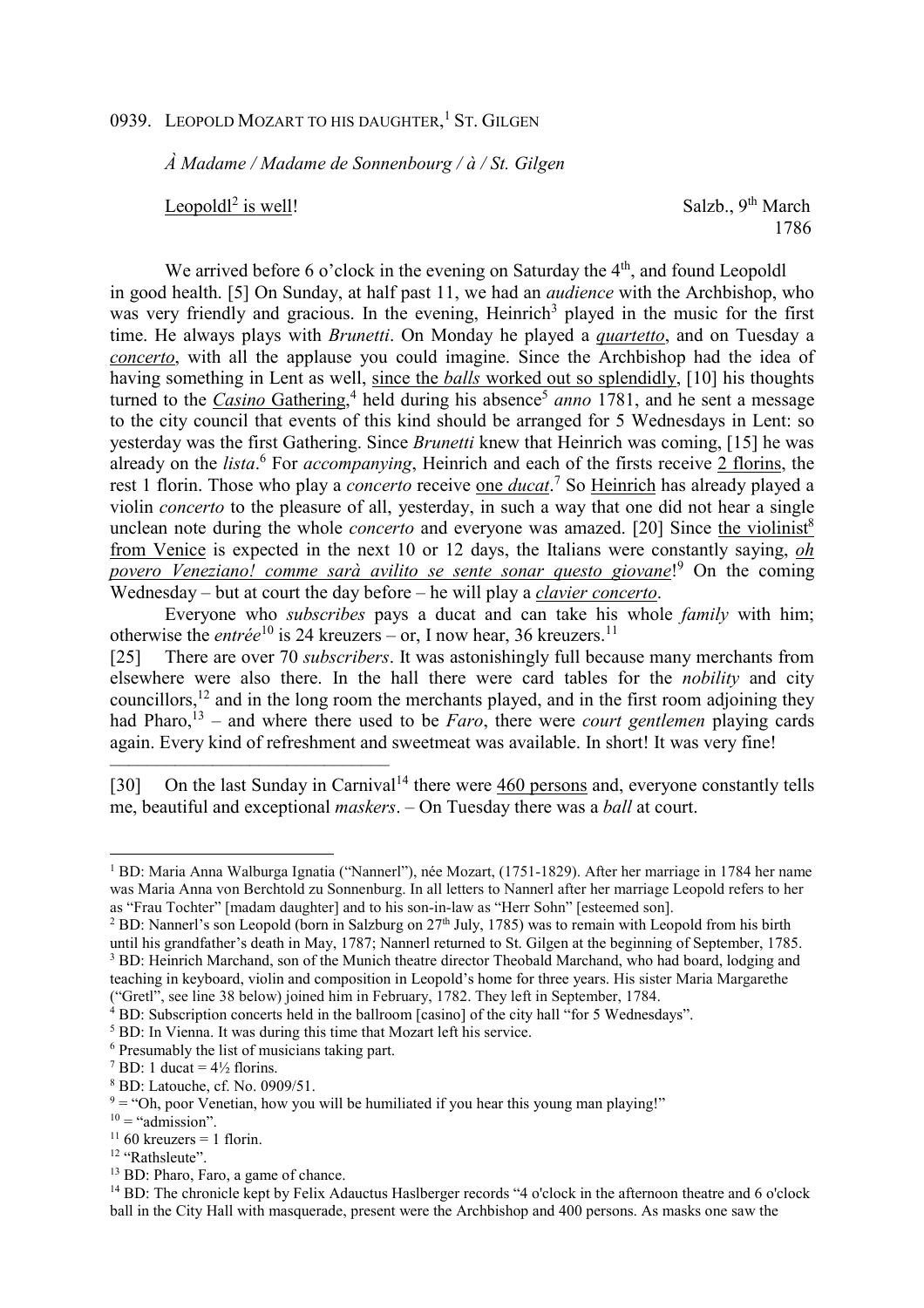–––––––––––––––––––––––––––––– I must give you the very sad news that the esteemed titled Royal High Steward<sup>15</sup> has died in *Roveredo*. <sup>16</sup> A *courier* came last night.

For the last two days I have been expecting Herr *Le Brun* and spouse<sup>17</sup> to tell [35] me they intended to leave on Monday or Tuesday to go to Naples via Salzb. Perhaps they will come today. She will probably sing.

## –––––––––––––––––––––––––––––– the  $10<sup>th</sup>$  March

––––––––––––––––––––––––––––––

Yesterday I received a letter from Marchand.<sup>18</sup> He tells me that Gredl<sup>19</sup> received from Count Seeau<sup>20</sup> a *present* of golden *bracelets*, – pendants for neck and ears in blue *enamel* and *ornamented* with fine pearls, and which are beautiful indeed. – Furthermore that Herr *Le brun* and spouse will not leave until next week because both were somewhat indisposed. But I understand the matter better, – they will arrange to be here on Election Day,<sup>21</sup> just like last time. It seems to me they will *perform*, for the Archbishop already knows that they are coming, [45] and does not seem to find it at all objectionable. Today I even heard from Countess *Lizow*,<sup>22</sup> – asking if they had arrived yet? – – So on <u>Tuesday</u>, the 14<sup>th</sup>, grand music at court, and on Wednesday music in the *casino*<sup>23</sup> at the city hall.

–––––––––––––––––––––––––––––– The messenger<sup>24</sup> brought me the capon, for which I thank you, the *Robinis' Louise*<sup>25</sup> is not yet dead, but wretched in the highest degree. Count Leopold *Firmian* von Passau,<sup>26</sup> [50] the *heir*, arrived this morning, after a *courier* passed through here two nights ago on the way to Passau bringing him the news: so the Countess<sup>27</sup> did not learn about it until today.

<sup>18</sup> BD: The Munich theatre director Theobald Marchand, father of the Heinrich mentioned above.

––––––––––––––––––––––––––––––

 $\overline{a}$ 

Capuchin and Franciscan convents, who distributed rosaries, scapulars, little images and Lukaszettel [pages of printed holy images to be eaten in the event of sickness] to great annoyance.

<sup>&</sup>lt;sup>15</sup> "t: H: Obersthofmeister". BD: Franz Lactanz, Count [Graf] Firmian (1712-1786), member of a very extensive and influential Tyrolean family (cf. BD V, p. 8), occupied various positions at court, ultimately that of Royal High Steward [Obersthofmeister].

<sup>&</sup>lt;sup>16</sup> BD: His estate was near Rovereto in modern northern Italy.

<sup>&</sup>lt;sup>17</sup> BD: Ludwig August Lebrun (1752-1790), oboist first of all at court in Mannheim and then in Munich. Married to the singer Franziska Dorothea Lebrun, née Danzi (1756-1791), likewise employed in the court music.

<sup>&</sup>lt;sup>19</sup> BD: Maria Margarethe ("Gretl") Marchand, daughter of Theobald Marchand. She was for some time a boarding pupil of Leopold's.

<sup>&</sup>lt;sup>20</sup> "Gr: Seeau". BD: Josef Anton, Count [Graf] Seeau (†1799), from 1753 supervisor of the Palace Theatre in Munich. One of his relatives, Ferdinand, Count [Graf] Seeau, (†1768) was Senior Master of the Stables [Oberstallmeister] in Salzburg.

 $^{21}$  BD: Anniversary of the Archbishop's election.

<sup>&</sup>lt;sup>22</sup> "Gräfin". BD: Countess [Gräfin] Lützow, a niece of Salzburg Archbishop Hieronymus and wife of Johann Gottfried, Count [Graf] Lützow, commandant of the fortress in Salzburg, vice-president of the Council of War [Kriegsrat].

 $23$  Cf. line 11.

<sup>&</sup>lt;sup>24</sup> BD: There was no post-coach to St. Gilgen. Leopold therefore sent his letters and packages to Nannerl by a messenger, a carter who came to Salzburg once a week. The "glass-carrier woman" also provided a service on this route.

<sup>25</sup> BD: Maria Aloisia Viktoria (1757-1786), known as Louise, daughter of the factory owner Georg Joseph Robinig von Rottenfeld (1710-1760).

<sup>&</sup>lt;sup>26</sup> "Gr:". BD: Eldest son of the deceased Franz Lactanz, Count [Graf] Firmian mentioned above.

<sup>27</sup> "Gräfin". BD: Maximiliane, widow of the deceased.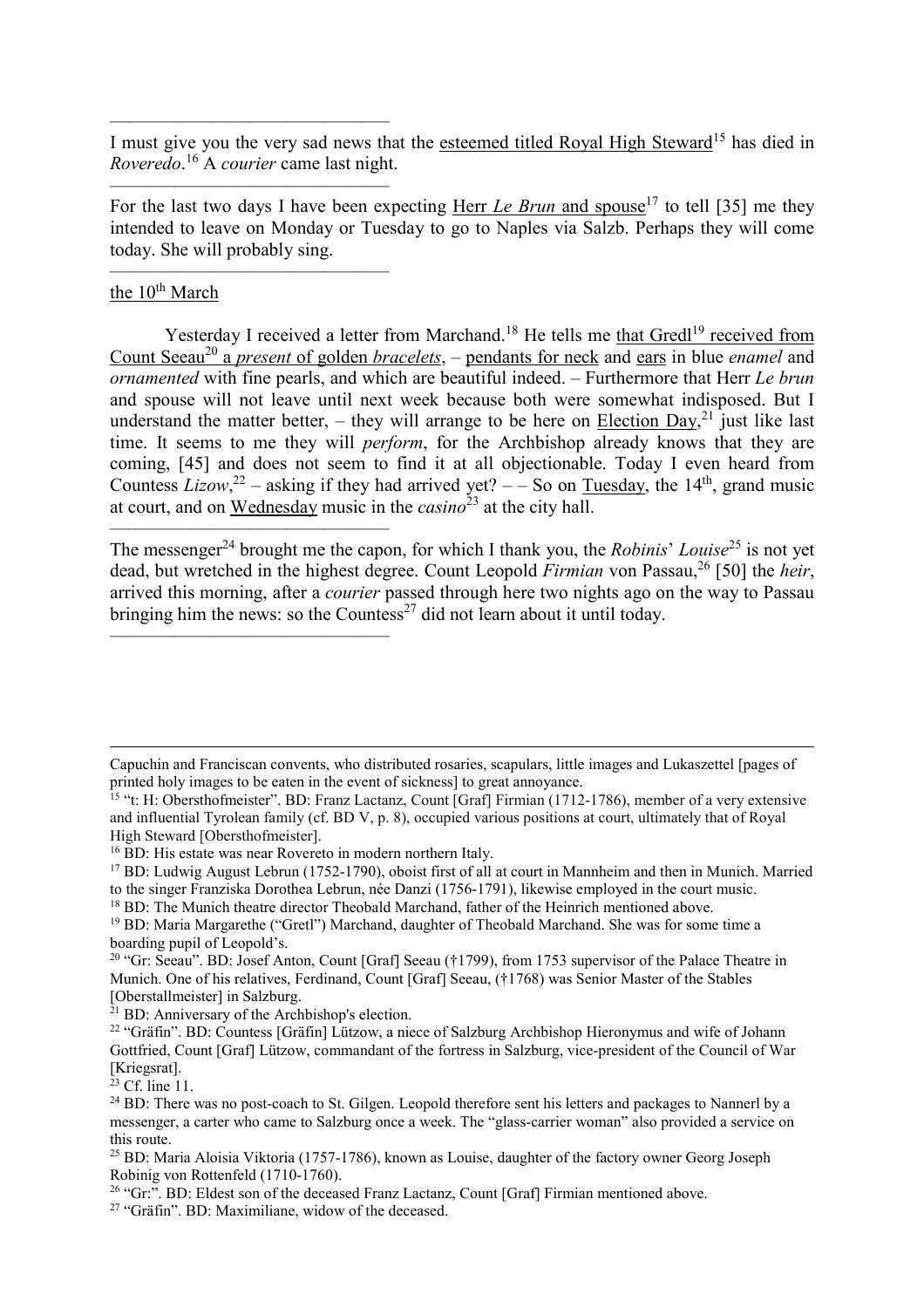The lamb's meat and the bottles were delivered safely, and the glass-carrier woman<sup>28</sup> likewise handed over the *plays*<sup>29</sup> and box safely this evening. [55] With the silk each colour will be spun separately.

–––––––––––––––––––––––––––––– I hope that you will both get 18 f for the bodice, for who is to buy it? Whom does it fit? Where are, indeed, is there a little, short-bodied, squashed person who can wear it, and *N.B*. is in a position to pay you for just such an bodice, or who would suit wearing such a bodice? – *N.B*. a stiff bodice, [60] which is moreover completely out of fashion. Even the *Loretto* Christ-child tailoress<sup>30</sup> cannot use it, since the material is all pierced through from the darting etc:

–––––––––––––––––––––––––––––– Concerning the clerical Egedacher,  $31$  I know nothing that I did not already know before I travelled to Munich, they will send him elsewhere: first of all, so that he can no longer interfere in his mother's and sister's affairs, due to which eternal quarrels spring up, [65] and 2<sup>do</sup> so that he is under supervision in his ecclesiastical office, and cannot in any way impede the organ builder<sup>32</sup> by tuning and incompetent work etc. or end up in a dispute with him.

The organ builder will not travel home any time soon, he really has a lot of work to do. – Travelling out to you is not out of the question because of the Election Day, [70] rather it depends on the weather, for it is after all no fun to let oneself be thrown around in an open cart for 6 hours in this cold and wind. Accordingly, I cannot set a time. We will certainly come as soon as possible, quite certainly.

–––––––––––––––––––––––––––––– I am sending the *Abderitten*<sup>33</sup> with the **glass-carrier woman** or with the messenger. [75] Herr Marchand lent it to me for both of you, – all the Marchands, Brochards,  $3^4$  etc. Langs,  $3^5$  in short, all acquaintances in Munich, commend themselves. I kiss you both from the heart, send my greetings to the children and am eternally your sincere father

Mozart  $mp^{36}$ 

Heinrich commends himself obediently to both of you.

––––––––––––––––––––––––––––––

[80] The salt-carrier woman<sup>37</sup> will probably bring rice, barley and peas out to you tomorrow on a sleigh.

I would certainly wish to be rid of the stick of salt<sup>38</sup> sometime.

The glass-carrier woman will also take 2 boxes with her with the spun silks in it, which, as you will see from the enclosed note, [85] did not weigh more than  $13\frac{1}{2}$  loths.<sup>39</sup> I

l

<sup>&</sup>lt;sup>28</sup> BD: From letter No. 0808 (September, 1784) onwards, the "glasträgerin" ["glass-carrying woman"] is Leopold's regular messenger to St. Gilgen, where Archbishop Thun had established a glassworks in 1701.

<sup>&</sup>lt;sup>29</sup> BD: Probably those sent out to St. Gilgen by Leopold at the beginning of February (cf. No. 0929/150).

<sup>&</sup>lt;sup>30</sup> BD: the tailoress responsible for clothing the copies of the 10 cm ivory Christ-child figure in the Loreto Church in Salzburg revered since 1651. The Mozart family had often asked for Masses to be read "at the Holy Child at Loreto".

<sup>&</sup>lt;sup>31</sup> BD: Johann Rochus Egedacher, cathedral vicar, son of the "old man", as the deceased court organ builder was often called.

<sup>&</sup>lt;sup>32</sup> BD: Johann Evangelist Schmid (1757-1804), organ builder, worked in Salzburg from 1786 to 1803 as the successor to "old" Egedacher; he had previously learned in Rottweil and worked in Vienna, Hungary, Bohemia, Saxony and Augsburg.

<sup>&</sup>lt;sup>33</sup> BD: Novel (1774) by Christoph Martin Wieland (1733-1813), recently promised to Nannerl.

<sup>34</sup> BD: Maria Johanna Brochard (\*1775), daughter of a theatrical couple, was from 1783-1784 the third boarder learning in Leopold Mozarts' home in Salzburg. Related to the Marchands.

<sup>&</sup>lt;sup>35</sup> BD: Martin Lang, hunting horn player, known to Mozart from Mannheim; moved to Munich with the Mannheim court.

 $36 \text{ mp} = \text{manu propria} = \text{in his own hand}.$ 

<sup>&</sup>lt;sup>37</sup> BD: Probably in error instead of "glass-carrier woman".

<sup>&</sup>lt;sup>38</sup> Presumably some of the salt which was part of the remuneration for those involved in salt working in the region, long promised to Nannerl.